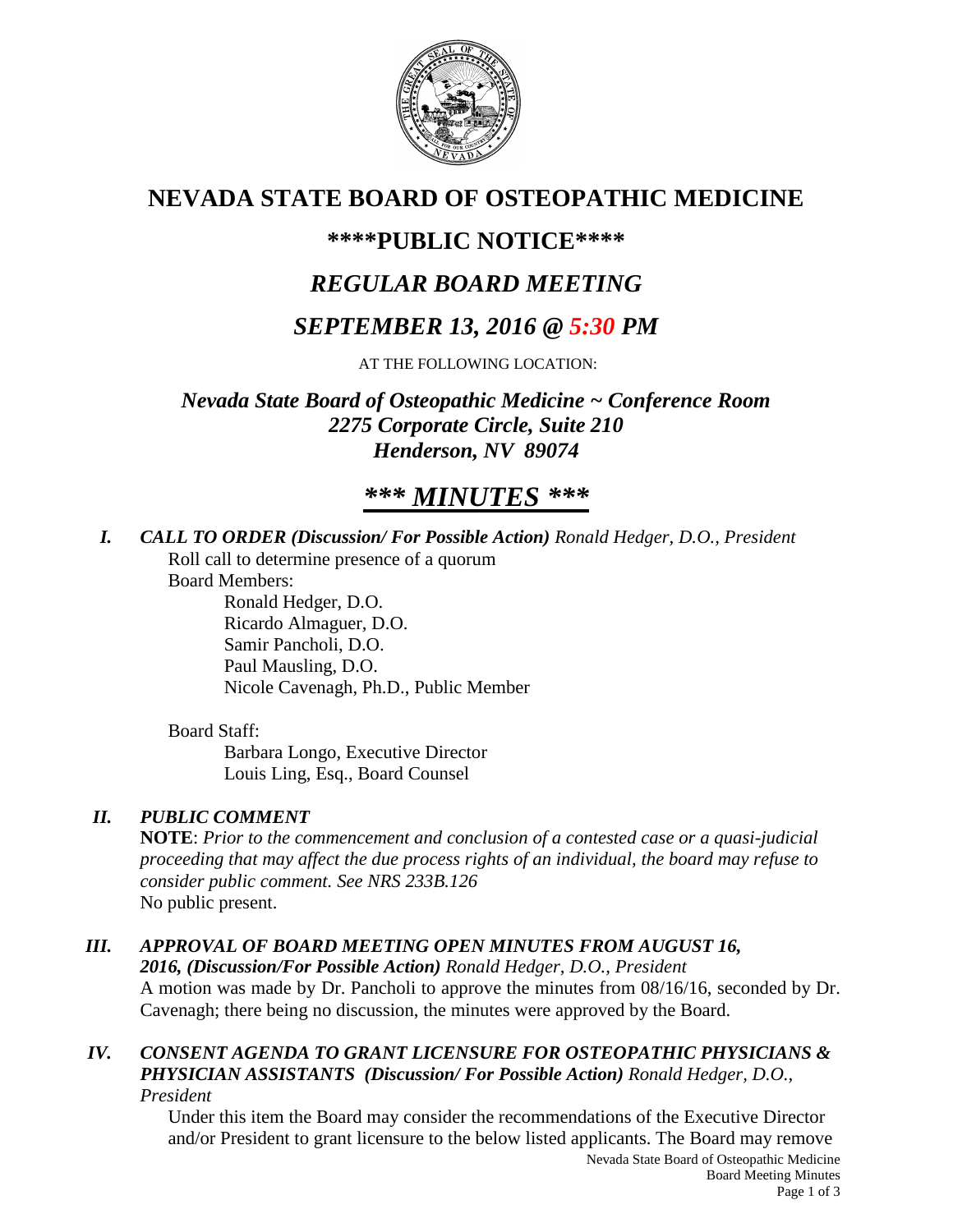any applicant's name from the consent motion, but may not discuss the contents of the application for licensure without the applicant present following proper notice pursuant to the open meeting law.

Consent agenda to grant FULL LICENSURE to the following applicants:

| <b>Osteopathic Physician Name</b> | <b>Specialty</b>            |
|-----------------------------------|-----------------------------|
| Elizabeth Adams, D.O.             | <b>Pediatric Cardiology</b> |
| Kai Chin, D.O.                    | <b>Internal Medicine</b>    |
| John Cox, D.O.                    | <b>Family Medicine</b>      |
| Brian Elledge, D.O.               | Psychiatry                  |
| Jessica Hainsfurther, D.O.        | <b>Family Medicine</b>      |
| Carlo Maiorano, D.O.              | Anesthesiology              |
| Faraaz Merchant, D.O.             | Psychiatry                  |
| Michelle Mora, D.O.               | Neurology                   |
| Joshua Pascoe, D.O.               | <b>Emergency Medicine</b>   |
| Michael Petit, D.O.               | <b>Emergency Medicine</b>   |
| Rodney Sclater, D.O.              | Anesthesiology              |
| Johnathan Taitano, D.O.           | <b>Internal Medicine</b>    |
|                                   |                             |

#### **Temporary Licenses**

Nolan Mott, D.O. Pediatrics

A motion was made by Dr. Pancholi to approve the above licensees as listed above, seconded by Dr. Cavenagh, there being no discussion; the licenses were approved by the Board.

### *V. EXECUTIVE DIRECTOR'S REPORT*

- a. Financial Ms. Longo explained that our audit is in process and will be completed by the December  $1<sup>st</sup>$  deadline.
- b. Licensing Renewal reminders are being sent.
- c. Governor Prescription Drug Summit this was held on August 31 and September 1<sup>st</sup>. It is clear that there will be some legislation with prescribing this upcoming session.

## *VI. LEGAL REPORT (Discussion/Action) by Louis Ling, Board Counsel and/or Sophia Long, Deputy Attorney General*

There is one other item that is going to be coming from this summit. There will be a letter going out this week to all of our licensees who are not properly registered with the PMP program and are by law required to be registered. In the Orr case, there was an order filed by Dr. Orr's attorney to seek reconsideration of the previous decision.

- *VII. ITEMS FOR FUTURE DISCUSSION/ACTION/UPCOMING AGENDA* No Comments.
- *VIII. PRESIDENT Report on Board Business, Ronald Hedger, D.O., President* No Comments.

### *IX. PUBLIC COMMENT*

No Comments.